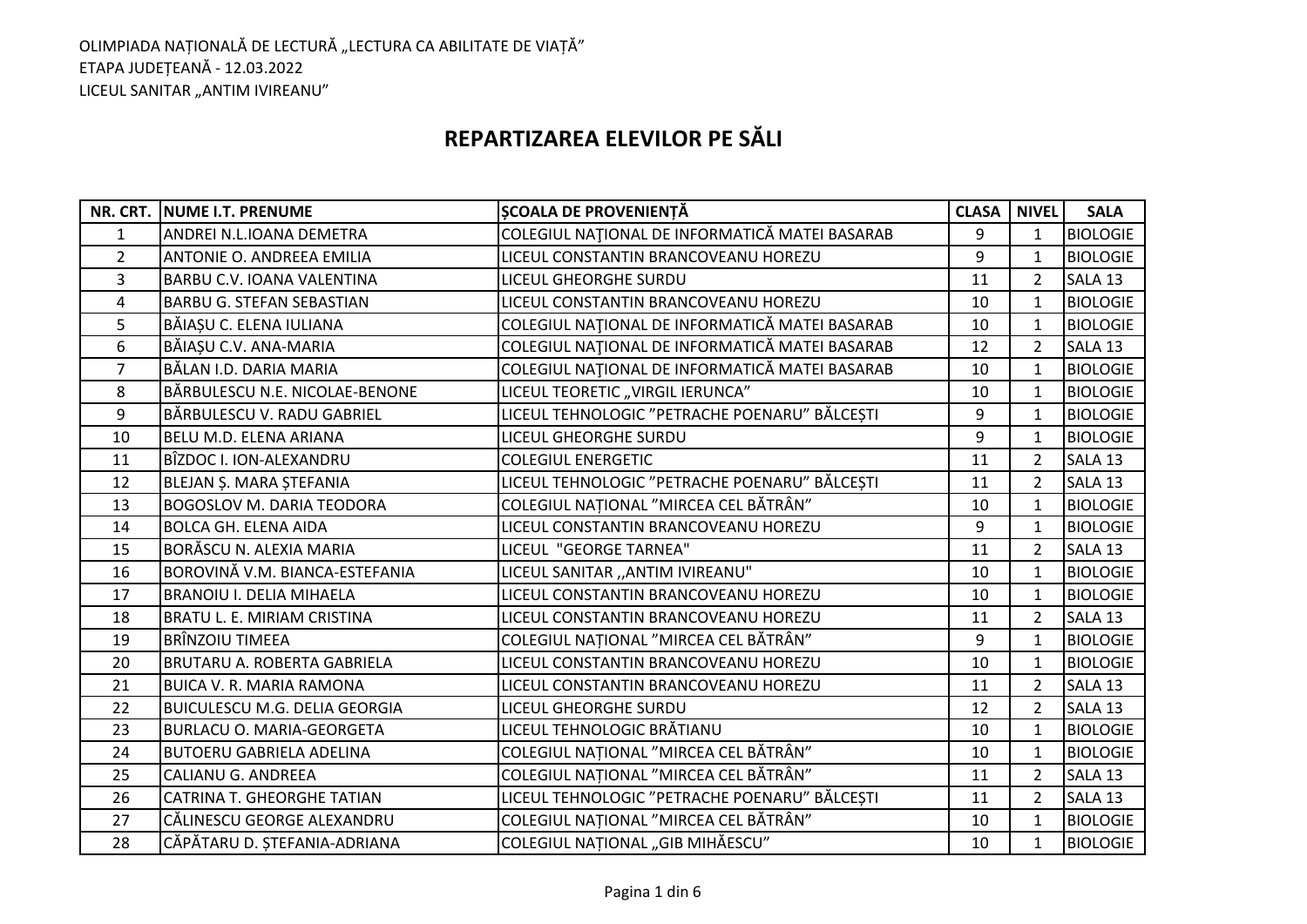|    | NR. CRT. NUME I.T. PRENUME        | ȘCOALA DE PROVENIENȚĂ                          | <b>CLASA</b> | <b>NIVEL</b>   | <b>SALA</b>       |
|----|-----------------------------------|------------------------------------------------|--------------|----------------|-------------------|
| 29 | CHIMA V.M. ANA VERONICA           | COLEGIUL NAȚIONAL DE INFORMATICĂ MATEI BASARAB | 10           | $\mathbf{1}$   | <b>BIOLOGIE</b>   |
| 30 | CIOBANU C. ANTONIA BIANCA         | LICEUL GHEORGHE SURDU                          | 11           | $\overline{2}$ | SALA 13           |
| 31 | CIOBANU V. ELENA ANASTASIA        | COLEGIUL NAȚIONAL DE INFORMATICĂ MATEI BASARAB | 11           | $\overline{2}$ | SALA 13           |
| 32 | CIOCOȘI I.V. ANAMARIA-ADRIANA     | COLEGIUL NAȚIONAL "ALEXANDRU LAHOVARI"         | 10           | $\mathbf{1}$   | <b>BIOLOGIE</b>   |
| 33 | CIRSTEA V. GEORGIANA MARIA        | LICEUL CONSTANTIN BRANCOVEANU HOREZU           | 12           | 2              | SALA 13           |
| 34 | CIUCIULETE C. STEFANIA            | COLEGIUL NATIONAL "ALEXANDRU LAHOVARI"         | 11           | 2              | SALA 13           |
| 35 | CÎCIU C. COSMIN GHEORGHE          | COLEGIUL NAȚIONAL DE INFORMATICĂ MATEI BASARAB | 9            | $\mathbf{1}$   | SALA <sub>7</sub> |
| 36 | CÎRSTOIU S.V. ELENA DIANA         | LICEUL TEORETIC "VIRGIL IERUNCA"               | 11           | 2              | SALA 13           |
| 37 | CLENCI-AMZA V. ANCA-DENISA        | COLEGIUL NATIONAL "GIB MIHĂESCU"               | 10           | $\mathbf{1}$   | SALA <sub>7</sub> |
| 38 | COJOCARU M.I. ELENA TEODORA       | COLEGIUL NAȚIONAL DE INFORMATICĂ MATEI BASARAB | 10           | $\mathbf{1}$   | SALA <sub>7</sub> |
| 39 | CONSTANTIN R. LAVINIA MARIA       | COLEGIUL NAȚIONAL "GIB MIHĂESCU"               | 11           | 2              | SALA 14           |
| 40 | CONSTANTINESCU ALEXANDRA-GABRIELA | COLEGIUL NAȚIONAL "MIRCEA CEL BĂTRÂN"          | 9            | $\mathbf{1}$   | SALA <sub>7</sub> |
| 41 | COSORECI M . ELENA ROXANA         | LICEUL CONSTANTIN BRANCOVEANU HOREZU           | 11           | $\overline{2}$ | SALA 14           |
| 42 | CRĂCANĂ M. STEFANIA               | COLEGIUL NAȚIONAL "ALEXANDRU LAHOVARI"         | 10           | $\mathbf{1}$   | SALA <sub>7</sub> |
| 43 | CRÎNGUȘ L. DARIUS CONSTANTIN      | LICEUL TEHNOLOGIC "PETRACHE POENARU" BĂLCEȘTI  | 9            | $\mathbf{1}$   | SALA <sub>7</sub> |
| 44 | DASCALETE M. DAN GEORGIAN         | LICEUL CONSTANTIN BRANCOVEANU HOREZU           | 10           | $\mathbf{1}$   | SALA <sub>7</sub> |
| 45 | DOBRE I.ALESSIA STEFANIA          | COLEGIUL NAȚIONAL "GIB MIHĂESCU"               | 10           | $\mathbf{1}$   | SALA <sub>7</sub> |
| 46 | DOGARU I.D. ALEXIA                | COLEGIUL NAȚIONAL "ALEXANDRU LAHOVARI"         | 12           | 2              | SALA 14           |
| 47 | DOLANA N.D. DENIS-FLORENTIN       | COLEGIUL NAȚIONAL "ALEXANDRU LAHOVARI"         | 10           | 1              | SALA <sub>7</sub> |
| 48 | DUMITRACHE M.G. LAURA ELENA       | LICEUL TEORETIC "VIRGIL IERUNCA"               | 10           | $\mathbf 1$    | SALA <sub>7</sub> |
| 49 | <b>ENACHE S. IOANA-ADINA</b>      | COLEGIUL NAȚIONAL "GIB MIHĂESCU"               | 11           | 2              | SALA 14           |
| 50 | FILIP A.D. MIRUNA ANDREEA         | COLEGIUL NAȚIONAL "ALEXANDRU LAHOVARI"         | 9            | $\mathbf{1}$   | SALA <sub>7</sub> |
| 51 | FILIPOIU N. MARIA ALEXANDRA       | LICEUL CONSTANTIN BRANCOVEANU HOREZU           | 10           | 1              | SALA <sub>7</sub> |
| 52 | FLOAREA S.L. ȘTEFANIA RALUCA      | COLEGIUL NAȚIONAL DE INFORMATICĂ MATEI BASARAB | 11           | 2              | SALA 14           |
| 53 | FLORICA - TUDOR LI BIANCA ARIANA  | COLEGIUL NAȚIONAL DE INFORMATICĂ MATEI BASARAB | 10           | $\mathbf{1}$   | SALA <sub>7</sub> |
| 54 | FUGĂREȚU N.L.PATRICK ALESSIO      | COLEGIUL NAȚIONAL "GIB MIHĂESCU"               | 10           | $\mathbf{1}$   | SALA <sub>7</sub> |
| 55 | <b>GANJU I. MARIA TEODORA</b>     | LICEUL CONSTANTIN BRANCOVEANU HOREZU           | 10           | $\mathbf 1$    | SALA <sub>7</sub> |
| 56 | GĂINUȘE N. LORENA-GABRIELA        | COLEGIUL NAȚIONAL "ALEXANDRU LAHOVARI"         | 12           | $\overline{2}$ | SALA 14           |
| 57 | <b>GEORGESCU ANA</b>              | COLEGIUL NAȚIONAL "MIRCEA CEL BĂTRÂN"          | 10           | $\mathbf{1}$   | SALA 8            |
| 58 | <b>GERU RYANNA-MARIA</b>          | COLEGIUL NAȚIONAL "MIRCEA CEL BĂTRÂN"          | 11           | 2              | SALA 14           |
| 59 | GHEORGHE C. L. DARIA IOANA        | LICEUL CONSTANTIN BRANCOVEANU HOREZU           | 9            | $\mathbf{1}$   | SALA 8            |
| 60 | GHITĂ A. MARIA ALEXANDRA          | COLEGIUL NAȚIONAL "MIRCEA CEL BĂTRÂN"          | 11           | $\overline{2}$ | SALA 14           |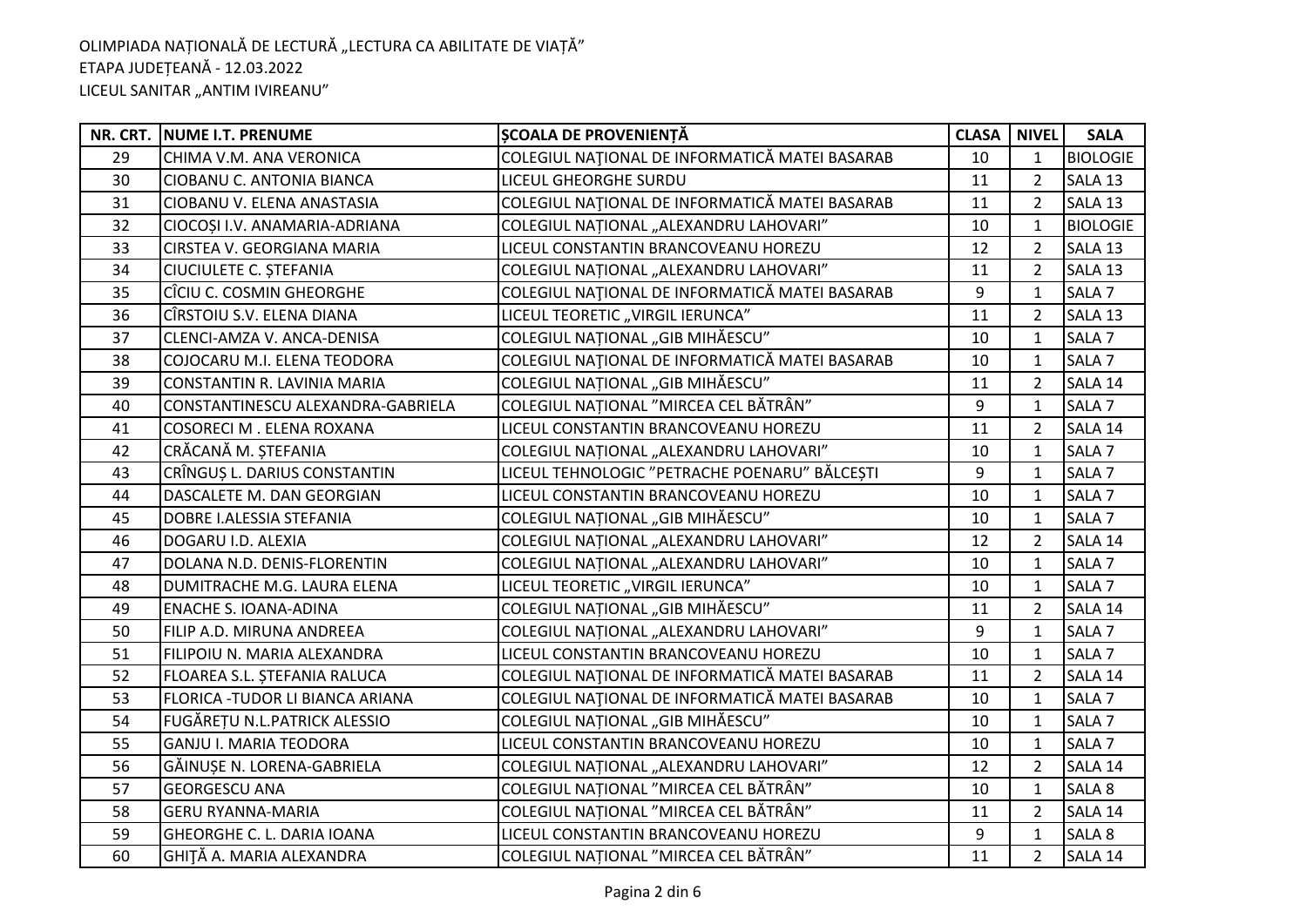|    | NR. CRT. NUME I.T. PRENUME          | ȘCOALA DE PROVENIENȚĂ                          | <b>CLASA</b> | <b>NIVEL</b>   | <b>SALA</b> |
|----|-------------------------------------|------------------------------------------------|--------------|----------------|-------------|
| 61 | <b>GIOANCA I. ELENA LAVINIA</b>     | LICEUL CONSTANTIN BRANCOVEANU HOREZU           | 11           | $\overline{2}$ | SALA 14     |
| 62 | GIOGÎLEA D.B. ELENA-STEFANIA        | LICEUL SANITAR "ANTIM IVIREANU"                | 12           | 2              | SALA 14     |
| 63 | GRĂDINARU N. ALEXIA-ȘTEFANIA        | COLEGIUL NAȚIONAL DE INFORMATICĂ MATEI BASARAB | 9            | $\mathbf 1$    | SALA 8      |
| 64 | <b>GRECESCU R. G. DANA MARIA</b>    | LICEUL CONSTANTIN BRANCOVEANU HOREZU           | 10           | 1              | SALA 8      |
| 65 | <b>GRIGORIE I. ȘTEFAN CRISTIAN</b>  | LICEUL TEHNOLOGIC "PETRACHE POENARU" BĂLCEȘTI  | 12           | 2              | SALA 14     |
| 66 | <b>GROZA D. ILINCA EMILIA</b>       | LICEUL CONSTANTIN BRANCOVEANU HOREZU           | 9            | $\mathbf{1}$   | SALA 8      |
| 67 | <b>GRUITOIU M. ANA-MARIA</b>        | COLEGIUL NAȚIONAL DE INFORMATICĂ MATEI BASARAB | 11           | 2              | SALA 14     |
| 68 | HOLCA A. MAYA MARIA                 | COLEGIUL NAȚIONAL DE INFORMATICĂ MATEI BASARAB | 9            | 1              | SALA 8      |
| 69 | IACOB C. IOANA-ALEXANDRA            | COLEGIUL NAȚIONAL "ALEXANDRU LAHOVARI"         | 9            | $\mathbf{1}$   | SALA 8      |
| 70 | ILIE T. ALEXANDRU IRINEL STEFAN     | LICEUL TEHNOLOGIC "PETRACHE POENARU" BĂLCEȘTI  | 9            | $\mathbf{1}$   | SALA 8      |
| 71 | ILIESCU I.D. DENISA MARIA           | COLEGIUL NAȚIONAL DE INFORMATICĂ MATEI BASARAB | 9            | 1              | SALA 8      |
| 72 | ION G. DELIA GEORGIANA              | LICEUL CONSTANTIN BRANCOVEANU HOREZU           | 10           | $\mathbf{1}$   | SALA 8      |
| 73 | IONESCU A. ADRIANA VICTORIA         | COLEGIUL NAȚIONAL "MIRCEA CEL BĂTRÂN"          | 12           | $\overline{2}$ | SALA 14     |
| 74 | <b>IONESCU LISA ALEXANDRA</b>       | COLEGIUL NATIONAL "MIRCEA CEL BĂTRÂN"          | 11           | $\overline{2}$ | SALA 14     |
| 75 | IONITA D. IOANA FLAVIA              | COLEGIUL NAȚIONAL "MIRCEA CEL BĂTRÂN"          | 10           | $\mathbf{1}$   | SALA 8      |
| 76 | <b>IORDACHE A. ANDREEA BEATRICE</b> | <b>COLEGIUL ECONOMIC</b>                       | 10           | $\mathbf{1}$   | SALA 8      |
| 77 | IORDACHE N. DELIA-ALEXANDRA         | COLEGIUL NAȚIONAL "MIRCEA CEL BĂTRÂN"          | 10           | $\mathbf{1}$   | SALA 8      |
| 78 | IORDAN C. MAYA-ELENA                | COLEGIUL NAȚIONAL DE INFORMATICĂ MATEI BASARAB | 9            | $\mathbf{1}$   | SALA 8      |
| 79 | IVAN L.D. DARIUS-MIHAI              | COLEGIUL NAȚIONAL "ALEXANDRU LAHOVARI"         | 10           | $\mathbf{1}$   | SALA 8      |
| 80 | IVAN S. MARIA CATINCA               | COLEGIUL NAȚIONAL "MIRCEA CEL BĂTRÂN"          | 9            | $\mathbf{1}$   | SALA 9      |
| 81 | IVĂNESCU G.D. IOAN ALEXANDRU        | LICEUL TEHNOLOGIC "PETRACHE POENARU" BĂLCEȘTI  | 9            | $\mathbf{1}$   | SALA 9      |
| 82 | LĂPĂDAT ALEXIA MARIA                | COLEGIUL NAȚIONAL "MIRCEA CEL BĂTRÂN"          | 12           | $\overline{2}$ | SALA 14     |
| 83 | LĂPĂDATU F.D. MARIA-RALUCA          | COLEGIUL NAȚIONAL "GIB MIHĂESCU"               | 12           | $\overline{2}$ | SALA 14     |
| 84 | LĂZĂROIU P. ȘTEFANIA                | LICEUL SANITAR "ANTIM IVIREANU"                | 11           | 2              | SALA 14     |
| 85 | LUCULESCU O.G.TEODOR                | COLEGIUL NAȚIONAL "GIB MIHĂESCU"               | 12           | 2              | SALA 15     |
| 86 | MANAFU I. ALEXANDRA TEODORA         | LICEUL GHEORGHE SURDU                          | 11           | 2              | SALA 15     |
| 87 | MANDA M. OCTAVIAN                   | COLEGIUL NAȚIONAL "MIRCEA CEL BĂTRÂN"          | 11           | $\overline{2}$ | SALA 15     |
| 88 | MARINA V.C. BEATRICE TEODORA        | COLEGIUL NAȚIONAL DE INFORMATICĂ MATEI BASARAB | 10           | $\mathbf{1}$   | SALA 9      |
| 89 | MARINESCU I. ION BOGDAN             | <b>COLEGIUL ENERGETIC</b>                      | 11           | $\overline{2}$ | SALA 15     |
| 90 | MĂNOIU E.L. CRINA MANUELA           | COLEGIUL NAȚIONAL DE INFORMATICĂ MATEI BASARAB | 11           | 2              | SALA 15     |
| 91 | MIHAI V. ELENA-DENISA               | COLEGIUL NAȚIONAL "GIB MIHĂESCU"               | 12           | $\overline{2}$ | SALA 15     |
| 92 | MIHAILA C. CRISTIAN ALEXANDRU       | LICEUL CONSTANTIN BRANCOVEANU HOREZU           | 10           | $\mathbf{1}$   | SALA 9      |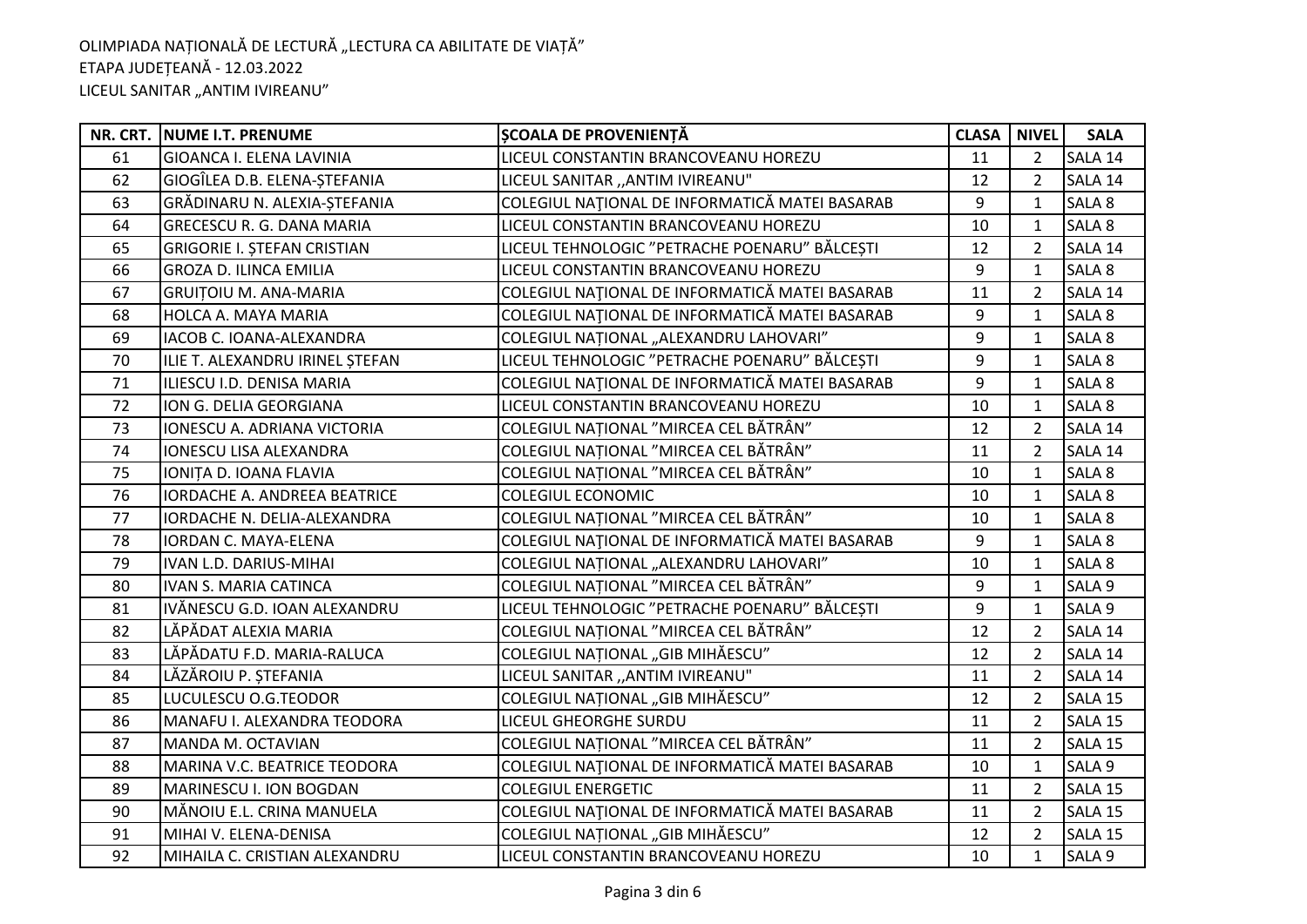|     | NR. CRT. NUME I.T. PRENUME     | ȘCOALA DE PROVENIENȚĂ                          | <b>CLASA</b> | <b>NIVEL</b>   | <b>SALA</b>   |
|-----|--------------------------------|------------------------------------------------|--------------|----------------|---------------|
| 93  | MIHAILA D. ALEXIA GABRIELA     | LICEUL CONSTANTIN BRANCOVEANU HOREZU           | 11           | $\overline{2}$ | SALA 15       |
| 94  | MILITARU M. MARIA ADELINA      | LICEUL CONSTANTIN BRANCOVEANU HOREZU           | 12           | $\overline{2}$ | SALA 15       |
| 95  | MITROI D.G. DIANA-ELENA        | LICEUL SANITAR "ANTIM IVIREANU"                | 12           | $\overline{2}$ | SALA 15       |
| 96  | MLAKAR S. BIANCA               | COLEGIUL NAȚIONAL "ALEXANDRU LAHOVARI"         | 12           | $\overline{2}$ | SALA 15       |
| 97  | <b>MLAKAR S. MARINELA</b>      | COLEGIUL NATIONAL "ALEXANDRU LAHOVARI"         | 12           | $\overline{2}$ | SALA 15       |
| 98  | MONEA M. MARIA ANDREEA         | LICEUL CONSTANTIN BRANCOVEANU HOREZU           | 9            | $\mathbf{1}$   | SALA 9        |
| 99  | MONEA V. IOANA VALERIA         | LICEUL CONSTANTIN BRANCOVEANU HOREZU           | 10           | $\mathbf{1}$   | SALA 9        |
| 100 | MORMONEA I.B. CARINA-MARIA     | COLEGIUL NAȚIONAL DE INFORMATICĂ MATEI BASARAB | 11           | $\overline{2}$ | SALA 15       |
| 101 | MUJA M. CRISTA NICOLA          | COLEGIUL NAȚIONAL "MIRCEA CEL BĂTRÂN"          | 10           | $\mathbf{1}$   | SALA 9        |
| 102 | MURGU I. MARIA DENISA          | LICEUL CONSTANTIN BRANCOVEANU HOREZU           | 10           | $\mathbf{1}$   | SALA 9        |
| 103 | NEACȘU V. ELENA ALEXANDRA      | COLEGIUL NAȚIONAL "MIRCEA CEL BĂTRÂN"          | 9            | $\mathbf{1}$   | SALA 9        |
| 104 | NEAȚĂ V. GEORGIANA-LAURA       | COLEGIUL NAȚIONAL "GIB MIHĂESCU"               | 11           | $\overline{2}$ | SALA 15       |
| 105 | NEGREA N.C. FLORENTINA-ANDRA   | LICEUL SANITAR "ANTIM IVIREANU"                | 10           | $\mathbf{1}$   | SALA 9        |
| 106 | NEGRILĂ J.C. ALESSIA ELENA     | COLEGIUL NAȚIONAL DE INFORMATICĂ MATEI BASARAB | 10           | $\mathbf{1}$   | SALA 9        |
| 107 | NICOLAE N. ANA MARIA           | <b>COLEGIUL ECONOMIC</b>                       | 9            | $\mathbf{1}$   | SALA 9        |
| 108 | NICULA B.N. LUANA-MARIA        | LICEUL SANITAR "ANTIM IVIREANU"                | 10           | $\mathbf{1}$   | SALA 9        |
| 109 | NISTOR A. ANDREEA ROXANA       | COLEGIUL NAȚIONAL "MIRCEA CEL BĂTRÂN"          | 11           | $\overline{2}$ | SALA 15       |
| 110 | NITĂ R.C. DARIA MARIA          | COLEGIUL NAȚIONAL DE INFORMATICĂ MATEI BASARAB | 9            | $\mathbf{1}$   | SALA 9        |
| 111 | <b>NOANE BIANCA</b>            | LICEUL SANITAR "ANTIM IVIREANU"                | 10           | 1              | SALA 9        |
| 112 | OLAN I. TEODORA MARIA          | LICEUL CONSTANTIN BRANCOVEANU HOREZU           | 11           | $\overline{2}$ | SALA 15       |
| 113 | PALMOTĂ NĂSTOIU N. DARIA IOANA | COLEGIUL NAȚIONAL DE INFORMATICĂ MATEI BASARAB | 10           | $\mathbf{1}$   | SALA 9        |
| 114 | PANĂ C.S. ALISIA MARIA         | COLEGIUL NAȚIONAL "MIRCEA CEL BĂTRÂN"          | 10           | $\mathbf{1}$   | SALA 9        |
| 115 | PAPA I.D. FLAVIA MARIA         | COLEGIUL NAȚIONAL DE INFORMATICĂ MATEI BASARAB | 9            | 1              | SALA 10       |
| 116 | PAPA M. MIHAELA                | COLEGIUL NAȚIONAL "GIB MIHĂESCU"               | 11           | $\mathfrak{D}$ | SALA 15       |
| 117 | PĂNESCU A. DARIA PETRUȚA       | COLEGIUL NAȚIONAL "MIRCEA CEL BĂTRÂN"          | 11           | $\overline{2}$ | SALA 15       |
| 118 | PETCU I. ANDREEA ELENA         | COLEGIUL NAȚIONAL "GIB MIHĂESCU"               | 12           | $\overline{2}$ | <b>FIZICĂ</b> |
| 119 | PÎRVULESCU M. IOANA-MARIA      | COLEGIUL NAȚIONAL "ALEXANDRU LAHOVARI"         | 9            | $\mathbf{1}$   | SALA 10       |
| 120 | POPA O. DARIANA ELENA          | COLEGIUL NAȚIONAL DE INFORMATICĂ MATEI BASARAB | 10           | $\mathbf{1}$   | SALA 10       |
| 121 | POPESCU CI ELENA-FELICIA       | COLEGIUL NAȚIONAL "MIRCEA CEL BĂTRÂN"          | 10           | $\mathbf{1}$   | SALA 10       |
| 122 | POPESCU F. ȘTEFANIA-ARIANA     | COLEGIUL NAȚIONAL "ALEXANDRU LAHOVARI"         | 10           | 1              | SALA 10       |
| 123 | POPESCU G.A. IOANA-ANDREEA     | COLEGIUL NAȚIONAL "ALEXANDRU LAHOVARI"         | 9            | $\mathbf{1}$   | SALA 10       |
| 124 | POPESCU I. IOANA ALEXANDRA     | COLEGIUL NAȚIONAL "MIRCEA CEL BĂTRÂN"          | 9            | $\mathbf{1}$   | SALA 10       |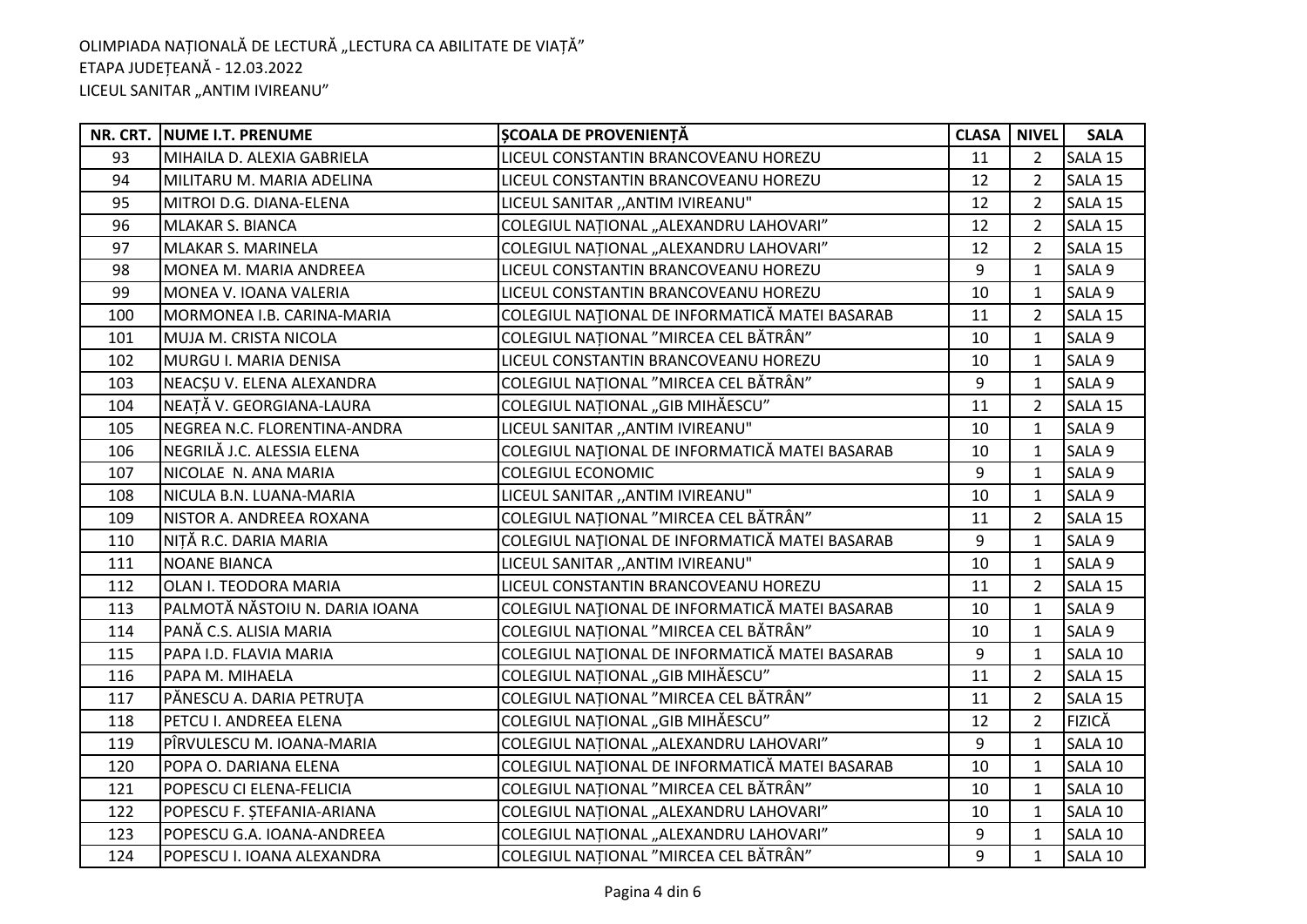|     | NR. CRT. NUME I.T. PRENUME    | <b>SCOALA DE PROVENIENȚĂ</b>                   | <b>CLASA</b> | <b>NIVEL</b>   | <b>SALA</b>   |
|-----|-------------------------------|------------------------------------------------|--------------|----------------|---------------|
| 125 | POPESCU I. IOANA ROXANA       | LICEUL CONSTANTIN BRANCOVEANU HOREZU           | 10           | $\mathbf{1}$   | SALA 10       |
| 126 | POPESCU I. PARASCHIVA DAIANA  | <b>COLEGIUL ECONOMIC</b>                       | 11           | $\overline{2}$ | <b>FIZICĂ</b> |
| 127 | POPESCU N. NICOLETA ELENA     | LICEUL CONSTANTIN BRANCOVEANU HOREZU           | 9            | $\mathbf{1}$   | SALA 10       |
| 128 | POPESCU S, IULIANA-ELENA      | LICEUL SANITAR "ANTIM IVIREANU"                | 10           | 1              | SALA 10       |
| 129 | PORUMBESCU M. D. DENIS MARIO  | LICEUL CONSTANTIN BRANCOVEANU HOREZU           | 9            | $\mathbf{1}$   | SALA 10       |
| 130 | POTCOVARIU SO. CARMEN ELENA   | COLEGIUL NAȚIONAL DE INFORMATICĂ MATEI BASARAB | 10           | $\mathbf{1}$   | SALA 10       |
| 131 | PREDONI GH. A. MARIA ADELINA  | LICEUL CONSTANTIN BRANCOVEANU HOREZU           | 9            | $\mathbf{1}$   | SALA 10       |
| 132 | PROROC O. ALEXANDRA-MIHAELA   | COLEGIUL NAȚIONAL "GIB MIHĂESCU"               | 10           | $\mathbf{1}$   | SALA 10       |
| 133 | PROTEASA M.MARIA-DELIA        | LICEUL SANITAR "ANTIM IVIREANU"                | 11           | $\overline{2}$ | <b>FIZICĂ</b> |
| 134 | RACHIERU M. BIANCA ANA MARIA  | COLEGIUL NATIONAL "GIB MIHĂESCU"               | 11           | $\overline{2}$ | <b>FIZICĂ</b> |
| 135 | RATEA I.MARIA-SOFIA           | COLEGIUL NAȚIONAL "GIB MIHĂESCU"               | 10           | 1              | SALA 10       |
| 136 | ROGOZ ALEXIA MARINA           | COLEGIUL NAȚIONAL "MIRCEA CEL BĂTRÂN"          | 12           | 2              | <b>FIZICĂ</b> |
| 137 | ROSU GH. C. ANA MARIA         | COLEGIUL NAȚIONAL DE INFORMATICĂ MATEI BASARAB | 10           | $\mathbf{1}$   | SALA 11       |
| 138 | ROTARU M. GHEORGHE VALENTIN   | LICEUL TEORETIC "VIRGIL IERUNCA"               | 12           | $\overline{2}$ | <b>FIZICĂ</b> |
| 139 | RUNCEANU I.A. IOANA-DAIANA    | LICEUL SANITAR "ANTIM IVIREANU"                | 9            | $\mathbf{1}$   | SALA 11       |
| 140 | SACERDOȚEANU C. SOFIA-TEODORA | COLEGIUL NAȚIONAL "ALEXANDRU LAHOVARI"         | 9            | $\mathbf{1}$   | SALA 11       |
| 141 | SANDU A.M. MARIA-CARLA        | COLEGIUL NAȚIONAL "MIRCEA CEL BĂTRÂN"          | 9            | $\mathbf{1}$   | SALA 11       |
| 142 | SANDU I. C. MARA ALEXANDRA    | LICEUL CONSTANTIN BRANCOVEANU HOREZU           | 9            | $\mathbf{1}$   | SALA 11       |
| 143 | SMARANDACHE D.C. DAVID-ANDREI | COLEGIUL NAȚIONAL "ALEXANDRU LAHOVARI"         | 10           | 1              | SALA 11       |
| 144 | SOARE GI . ELENA-IULIANA      | <b>COLEGIUL ECONOMIC</b>                       | 9            | 1              | SALA 11       |
| 145 | STANCIU ȘTEFANIA-MIHAELA      | COLEGIUL NAȚIONAL "MIRCEA CEL BĂTRÂN"          | 9            | $\mathbf{1}$   | SALA 11       |
| 146 | STĂNESCU L. ELENA-NATALIA     | COLEGIUL NAȚIONAL "ALEXANDRU LAHOVARI"         | 9            | $\mathbf{1}$   | SALA 11       |
| 147 | STOIAN N. ȘTEFANIA NADIA      | COLEGIUL ECONOMIC                              | 11           | $\overline{2}$ | <b>FIZICĂ</b> |
| 148 | STREINU D.I. DANIELA-ELENA    | COLEGIUL NAȚIONAL "ALEXANDRU LAHOVARI"         | 10           | $\mathbf{1}$   | SALA 11       |
| 149 | SANDRU C. ANASTASIA-MARIA     | COLEGIUL NAȚIONAL "ALEXANDRU LAHOVARI"         | 9            | $\mathbf{1}$   | SALA 11       |
| 150 | SERBAN G. LIDIA ANDREEA       | COLEGIUL NAȚIONAL "GIB MIHĂESCU"               | 10           | 1              | SALA 11       |
| 151 | SERBAN M.N. BIANCA-ELENA      | COLEGIUL NAȚIONAL "ALEXANDRU LAHOVARI"         | 10           | 1              | SALA 11       |
| 152 | <b>SEULEANU M. ANA</b>        | COLEGIUL NAȚIONAL DE INFORMATICĂ MATEI BASARAB | 9            | $\mathbf{1}$   | SALA 11       |
| 153 | STEFAN GH. GEORGIANA IULIA    | LICEUL GHEORGHE SURDU                          | 9            | $\mathbf{1}$   | SALA 11       |
| 154 | STEFĂNESCU N.L. MIRUNA-MARIA  | COLEGIUL NAȚIONAL "ALEXANDRU LAHOVARI"         | 9            | $\mathbf{1}$   | SALA 12       |
| 155 | TAIFAS C.G. CLAUDIA ELENA     | COLEGIUL NAȚIONAL DE INFORMATICĂ MATEI BASARAB | 9            | $\mathbf{1}$   | SALA 12       |
| 156 | TEODORESCU ȘT.T. ALEXANDRA    | LICEUL SANITAR "ANTIM IVIREANU"                | 12           | $\overline{2}$ | <b>FIZICĂ</b> |